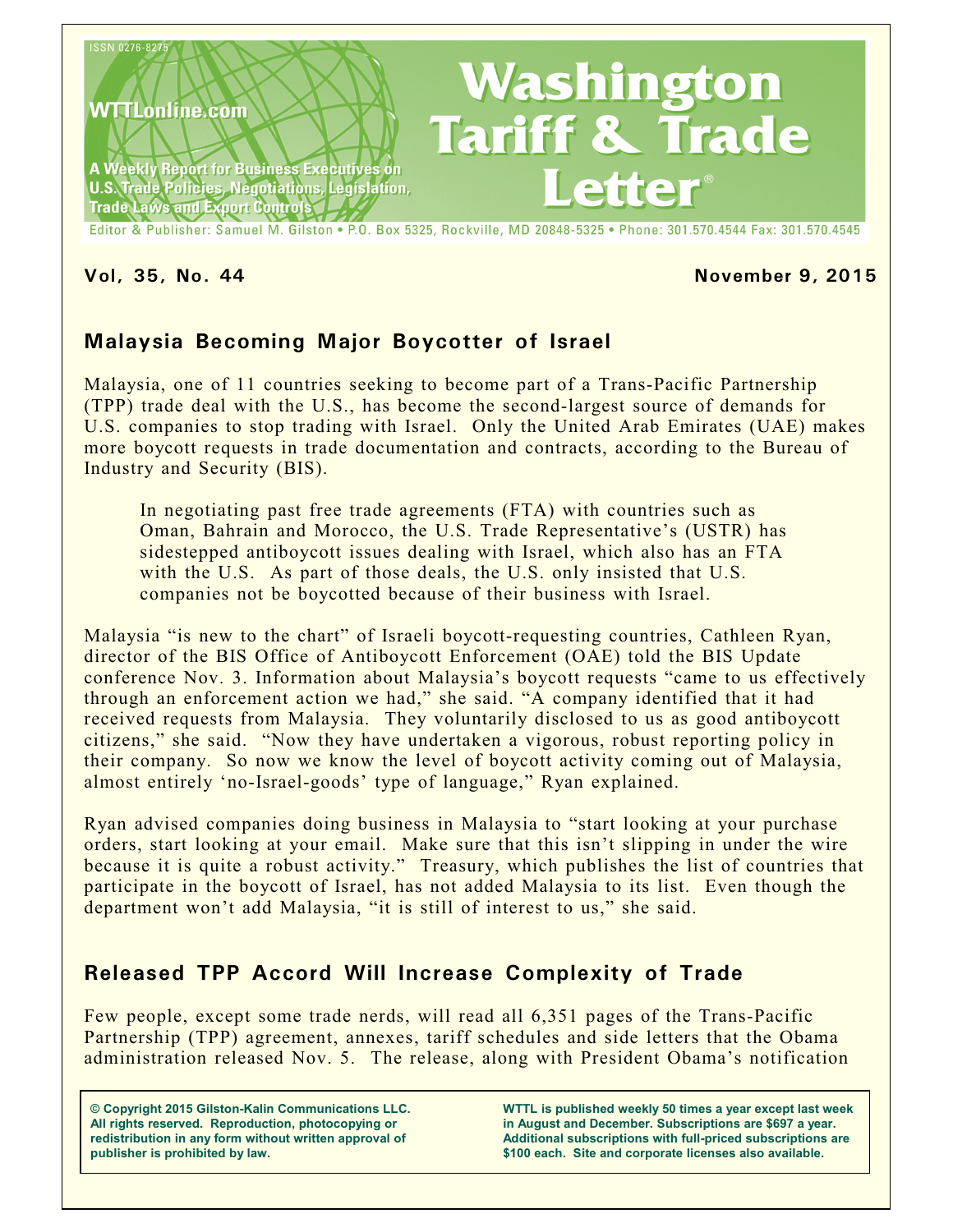to Congress of his intent to sign the pact in 90 days, came one month to the day after U.S. Trade Representative (USTR) Michael Froman and U.S. negotiators completed talks on the deal in Atlanta. The detailed documents making up the total package of the accord make it clear that TPP isn't a single agreement but 12 separate deals reflecting trade concessions and exceptions that each of the 12 countries participating in the pact made.

While the agreement includes 30 general chapters applying to all the countries, the specific application of those rules is shaped by individual tariff cuts that constitute 4,037 pages, plus 171 pages of rules of origin, 780 pages of non-conforming measures, 223 pages of financial service annexes and 169 pages of bilateral side letters.

Although the goal of TPP is to increase trade among the 12 countries, it comes with a tremendous administrative burden on exporters and importers who will have to navigate the new complex tariff schedules that have different tariff-cutting deadlines for thousands of individual tariff lines. Added to those varying phase-out periods are numerous rules of origin for many of the tariff lines. Automotive tariffs have their own set of rules of origin. The textiles and apparel section includes 14 pages of product-specific rules and 31 pages of short-supply rules.

The chapter on government procurement comes with 209 pages of individual country annexes identifying exceptions to the general rule that aims to open government markets to all TPP countries. Canada's 22-page annex includes provisions exempting some provinces from the rules for certain types of procurement. Australia, Malaysia and Vietnam also exclude many activities.

The TPP will provide a major tax cut for consumers of textiles, apparel and footwear. Most tariffs for these products will go to zero upon entry into force (EIF) of the accord. For some import-sensitive items the phase-out will take three to 20 years. For example, tariffs on several textiles, particularly some synthetic and cotton yarns and fabrics, will be reduced over 10-11 years. Slow reductions will also come for certain men's and women's garments, including bras. Nike won the battle with New Balance over cutting tariffs on sports footwear. Most products in that category will go to zero upon EIF.

While most dairy products will go to zero tariffs on EIF, the U.S. appears to have played tit-for-tat with Canada and New Zealand, which have maintained some of their import restrictions for several years. Some dairy products from those countries will have their tariffs and tariff-rate-quotas (TRQ) phased out slowly. The TRQ on some sugar products from New Zealand will phase out over 10 years. A U.S.-Vietnam side letter on catfish "recognizes the importance" of catfish to Vietnam, and the U.S. promises to conduct import inspections of the fish in a manner consistent with WTO rules.

Side agreements with Japan on auto trade were a key part of the negotiations and in separate side letters Tokyo promises to reform some of the practices that have restricted U.S. car sales in Japan. There are also special rules of origin for autos and trucks, requiring TPP content ranging from 30% to 65% depending on the product.

Among those steps Japan said it will introduce a method for permitting type designation of the exhaust emission control system and noise emission control systems; "positively consider the feasibility" of reducing the number of preliminary inspections of auto imports under its Preferential Handling Procedure, and "request local and regional

> **© Copyright 2015 Gilston-Kalin Communications LLC. All rights reserved. Reproduction, photocopying or redistribution in any form without approval of publisher is prohibited by law.**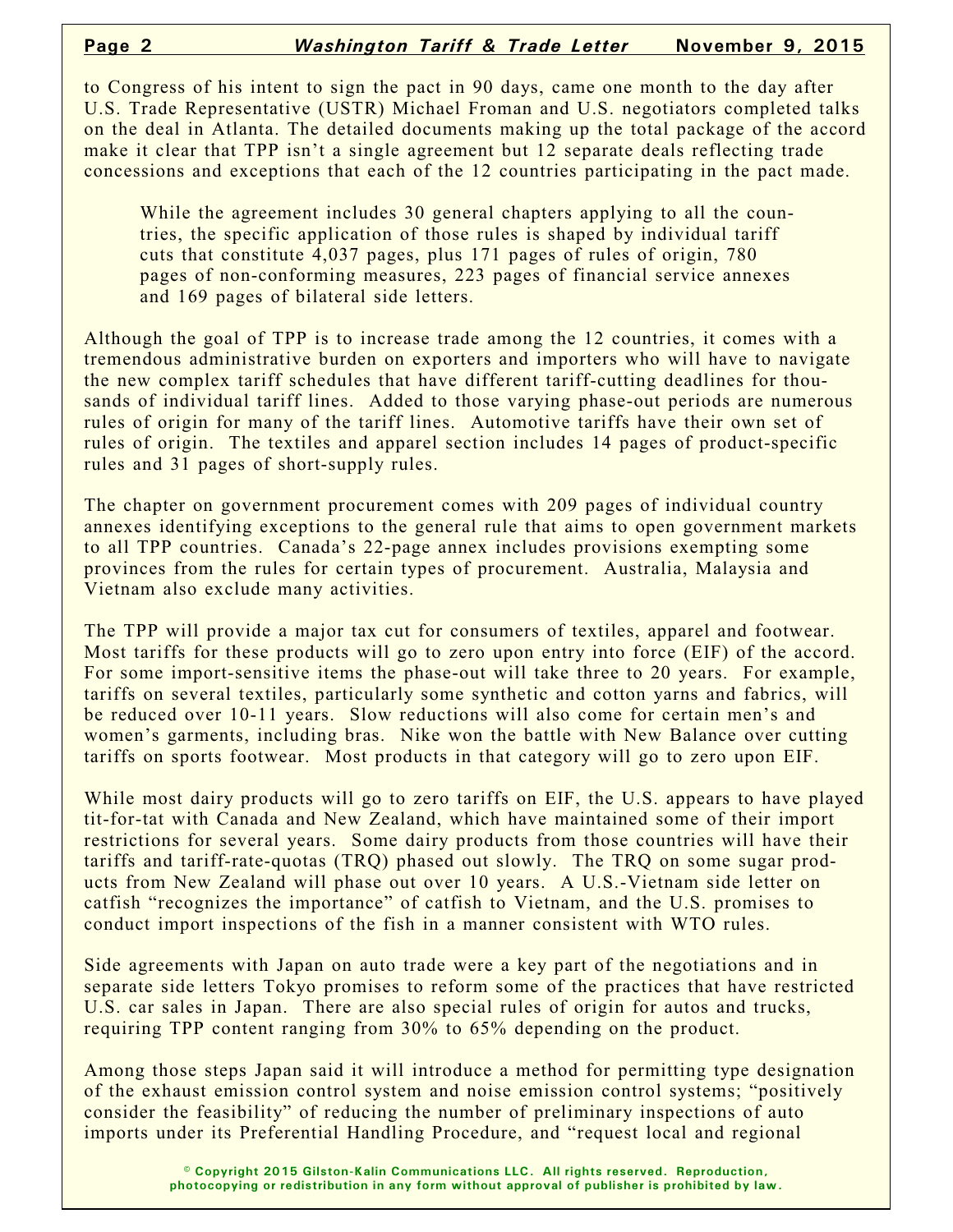#### **November 9, 2015** *Washington Tariff & Trade Letter* **Page 3**

governments" to accelerate handling of application for building permits for foreign dealerships. It also pledged to take other measures aimed at product safety and environmental certifications. On the U.S. side, tariffs on cars, parts and trucks from Japan will be phased out mostly over 10 to 17 years rather than EIF. The 25% tariff on trucks will be phased out over 17 years for Japanese imports. Separate provisions deal with dispute resolution and consultations, plus a safeguard provision that would allow the U.S. to reimpose tariffs if there were a surge in Japanese imports.

The U.S., Canada and Mexico agreed to revise government procurement rules in the original North American Free Trade Agreement (NAFTA) as part of TPP. The U.S. also recognized the ongoing legal dispute over geographic indications for tequila and mezcal. The U.S. and Canada promised cooperation of intellectual property enforcement at their border.

# **TPP Accord Reignites Political Fight Over Trade**

The political fight that marked enactment of fast-track trade promotion authority (TPA) in June will pick up where it left off with release of the final TPP text Nov. 5. Trade critics, who apparently were able to speed-read the 6,351 pages of chapters, tariff schedules and side letters, were out criticizing the deal before the digital ink was dry on the documents the USTR's office released.

Trade supporters were more temperate and hedged their statements, saying they were pleased that the text was released, but acknowledging that the details need to be studied. Whether they will turn that caution into enthusiasm will play a key role in whether Congress approves the accord.

Senate Finance Committee Chairman Orrin Hatch (R-Utah), who expressed his unhappiness with the intellectual property provisions in the pact, raised those complaints again in a Nov. 6 speech to the U.S. Chamber of Commerce. "I am very concerned that, particularly with regard to intellectual property, the administration may not have gotten the best deal possible. Obviously, now that the text is public, I want to take the time to review it, talk with my colleagues, and consult with all of you and other stakeholders but, as it stands right now, I'm afraid that the current draft of the TPP agreement may fall short," he said, according to his prepared remarks.

In an op-ed published Nov. 4 in The Hill newspaper, Hatch identified other concerns he has with the agreement and whether it meets the goals set out in TPA. He said the administration will have to address those concerns, including whether TPP partners will live up to their commitments.

Finance Ranking Member Ron Wyden (D-Ore.) said he wants to examine the agreement before making a judgment. "I look forward to digging into the details of what was released today," he said in a statement.

Newly installed Ways and Means Committee Chairman Kevin Brady (R-Texas), who succeeded Rep. Paul Ryan (R-Wis.) as head of the panel, also said he wants to examine the text. "I look forward to carefully reviewing the text of this important agreement to see whether it meets the Trade Promotion Authority negotiating objectives set out by Congress earlier this year," he said in a statement. "Thanks to TPA, the American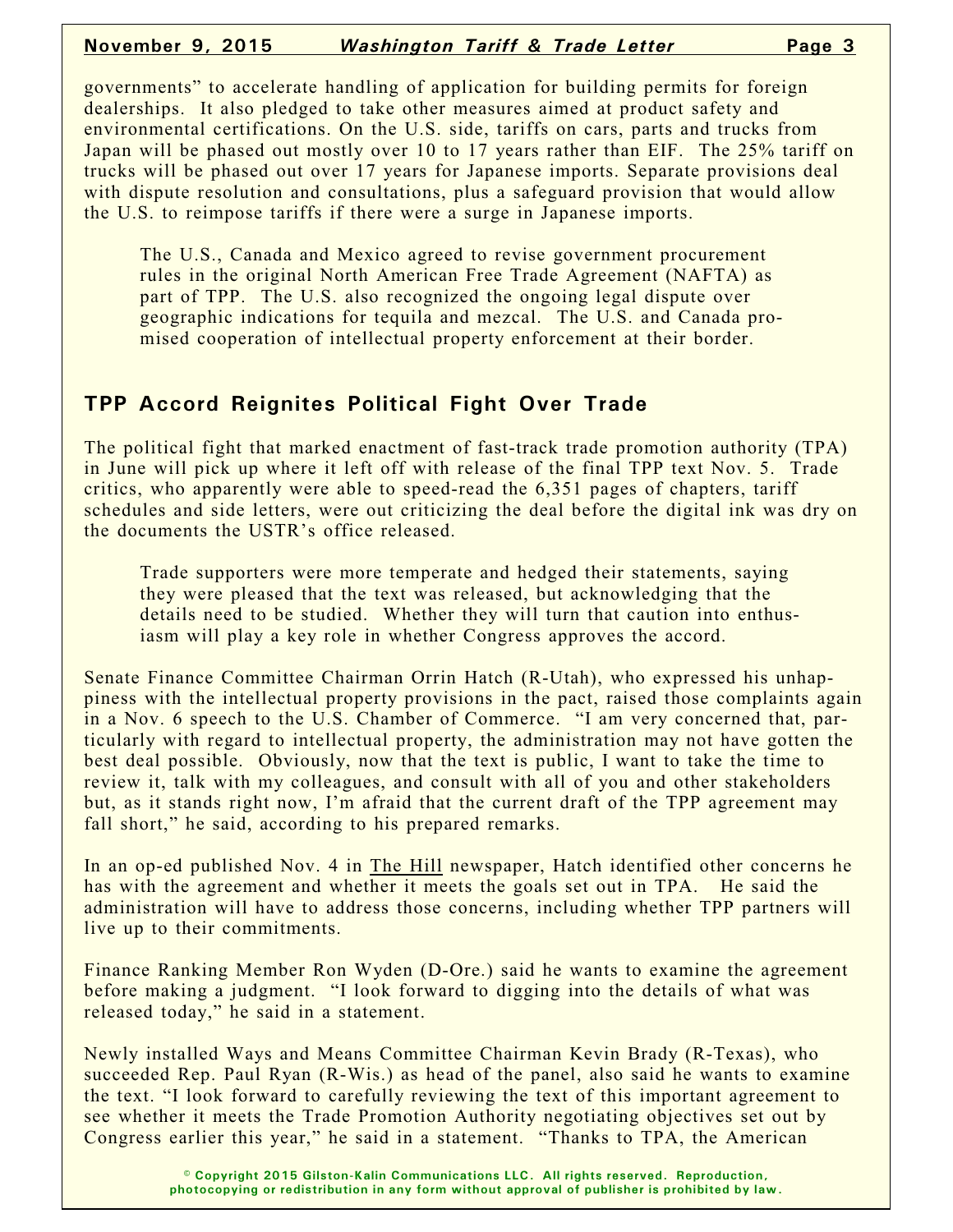people now have the opportunity to review TPP months before the president can sign it and Congress can consider it," he added.

House Democrats said they will hold their own public hearings to get reaction to the accord. "Ways and Means Democrats look forward to engaging fully and meaningfully with stakeholders, the public, our colleagues, and the administration during this period. As part of that engagement, we are organizing a series of in-depth public hearings to assess the merits of the proposed agreement, zeroing in on those issues that are of particular importance or concern to us and our fellow Democratic colleagues," said a statement from Ways and Means Ranking Member Sander Levin (D-Mich.)

Unions, consumer groups and environmentalists were quick and unanimous in their criticism of the agreement. "From what we have reviewed so far, we are deeply disappointed that our policy recommendations and those of our trade reform allies in the environmental, consumer, public health, global development, and business sectors were largely ignored," AFL-CIO President Richard Trumka said in a statement.

"The investment rules still provide expansive new legal rights and powers to foreign businesses to challenge legitimate government actions, the labor enforcement provisions are still inadequate to address the enormous challenges posed by this deal, and the lack of enforceable currency rules subject to trade sanctions mean the promised new export markets may never materialize," Trumka said.

The Sierra Club issued its initial analysis of the accord. "We now have concrete evidence that the Trans-Pacific Partnership threatens our families, our communities, and our environment. It's no surprise that the deal is rife with polluter giveaways that would undermine decades of environmental progress, threaten our climate, and fail to adequately protect wildlife because big polluters helped write the deal," said its Executive Director Michael Brune in a statement.

# **TPP Countries Promise to Avoid "Unfair Currency Practices"**

Lawmakers, unions and industry groups that wanted strong anti-currency manipulation provisions in the TPP came away with only a second or third prize in the form of a "Joint Declaration of the Macroeconomic Policy" issued by finance ministers of the 12 participating countries. The declaration, which is outside all the rules of the TPP, even avoids use of the term "currency manipulation."

"Acknowledging the importance of macroeconomic stability to the success of the TPP, we decided to strengthen our cooperation on macroeconomic and exchange rate policies. In promoting macroeconomic cooperation, we recognize the diversity of economies in the TPP region and the differences in their levels of development," the declaration states.

The declaration still leaves room for countries to use exchange rate policies for broader economic purposes. "We also recognize the importance of orienting our fiscal and monetary policies toward meeting domestic objectives, with due regard for the effects of our policies on other TPP countries. We further recognize that allowing real exchange rates to adjust in line with economic fundamentals facilitates smooth macroeconomic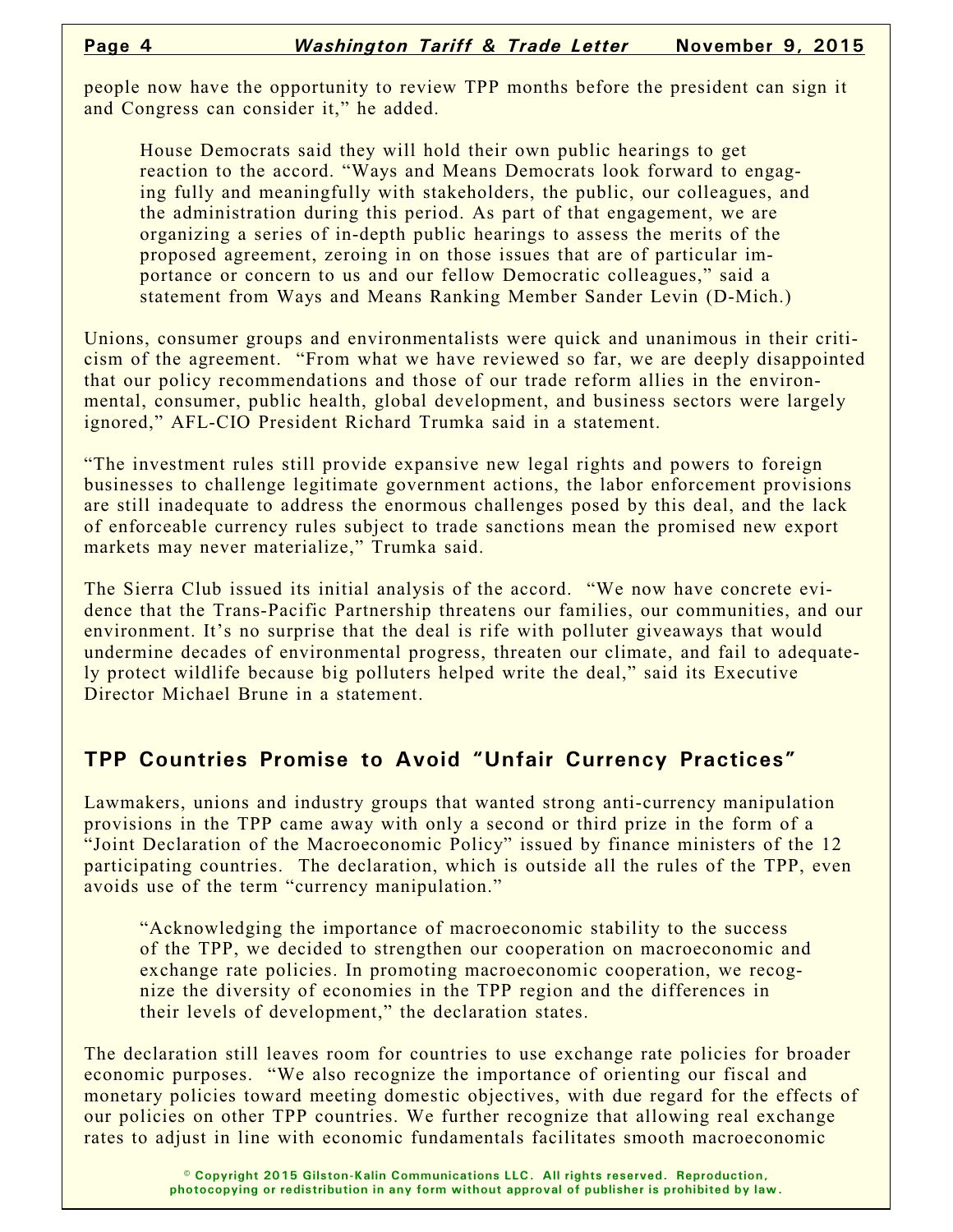#### **November 9, 2015** *Washington Tariff & Trade Letter* **Page 5**

adjustment, helps to avoid prolonged external imbalances, and promotes strong, sustainable, and balanced global growth," it says. "Each Authority confirms that its country is bound under the Articles of Agreement of the International Monetary Fund (IMF) to avoid manipulating exchange rates or the international monetary system in order to prevent effective balance of payments adjustment or to gain an unfair competitive advantage," it adds.

"Each Authority is to take policy actions to foster an exchange rate system that reflects underlying economic fundamentals, and avoid persistent exchange rate misalignments. Each Authority will refrain from competitive devaluation and will not target its country's exchange rate for competitive purposes," it declares.

"To this end, our objective is to promote, through transparency and dialogue, marketdetermined and transparent exchange rate regimes that allow real exchange rates to adjust to reflect underlying economic fundamentals. We further recognize that excessive volatility in capital flows can create policy challenges that may require a policy response," it states. The declaration also gives Brunei, Malaysia, Singapore and Vietnam leeway to delay implementation of the accord and to apply their existing currency laws.

#### **BIS Guidelines Will Reward Voluntary Self-Disclosures**

BIS enforcement officials are trying to calm the fears of exporters who are afraid they will face tougher administrative penalties because their products have moved from State to Commerce jurisdiction. To ease those concerns, BIS is developing administrative enforcement guidelines that clearly will distinguish between egregious and non-egregious cases and reward those who make a voluntary self-disclosure (VSD).

Like guidelines that Treasury's Office of Foreign Assets Control (OFAC) has issued, the BIS Office of Export Enforcement (OEE) "expects that VSDs submitted under the 600 Series for non-egregious violations will also generally result in warning letters," BIS Assistant Secretary for Export Enforcement David Mills told the BIS Update conference Nov. 3.

"I say that -- and it will be referenced in the enforcement guidelines -- to try and give some degree of comfort to those of you whose items have transferred to our jurisdiction that there will be likely not be much difference at all in how those voluntary disclosures will be treated now that we are reviewing them versus the Department of State," he added. Specifically, the guidelines will organize enforcement factors into four buckets:

(1) aggravating factors (e.g., willfulness or recklessness); (2) mitigating factors (e.g., remedial measures taken); (3) general factors that could be considered either aggravating or mitigating depending upon the circumstances (e.g., the absence or presence and adequacy of an internal compliance program); and (4) other relevant factors on a case-bycase basis (e.g., related violations or other enforcement action).

The guidelines generally will provide for significantly higher civil penalties for egregious cases than BIS has historically imposed, he added. "We anticipate that the majority of violations identified in OEE investigations will fall in the non-egregious category," Mills noted. The guidelines also will refer to "transaction value," which could determine the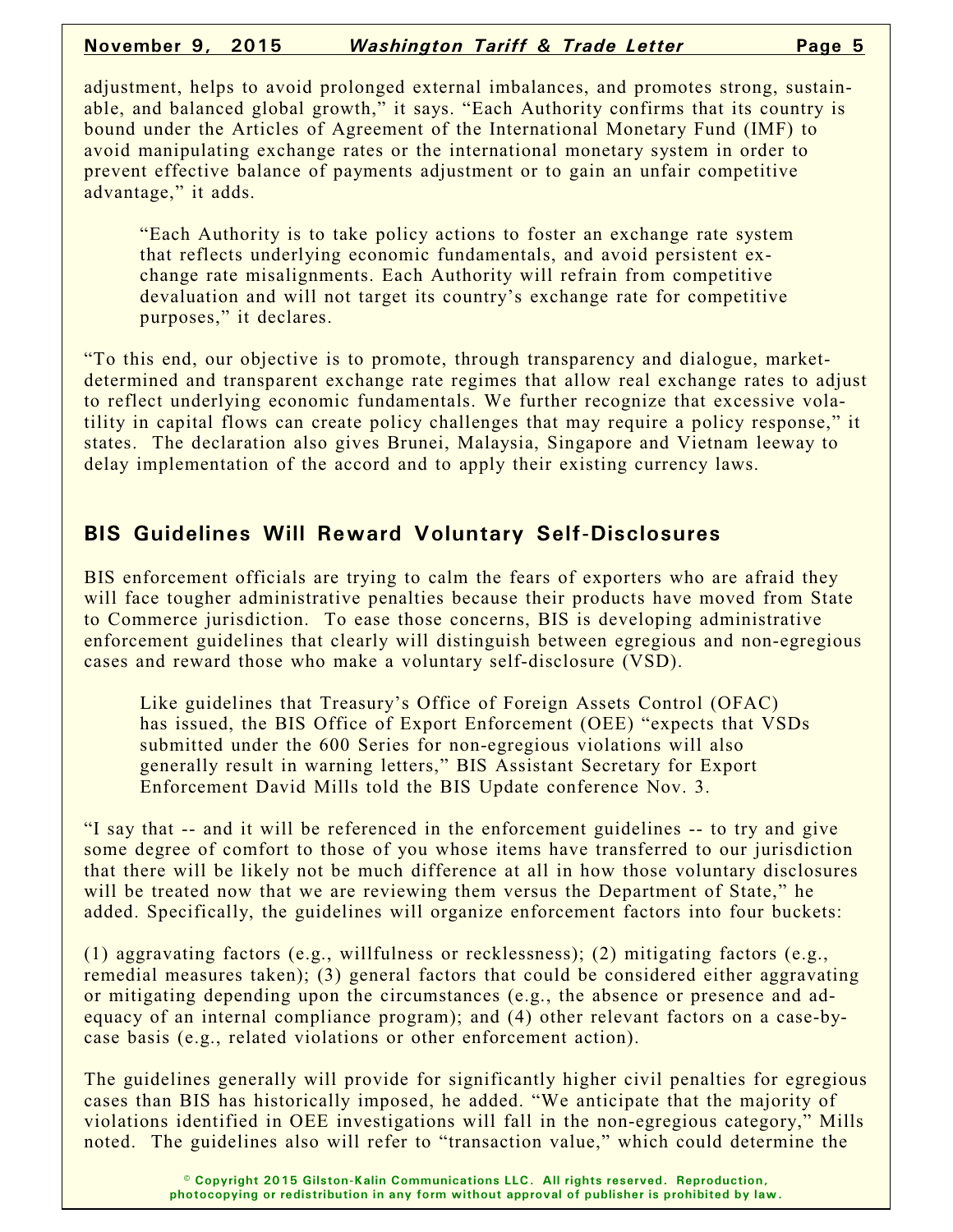level of a fine, and will provide "sufficient flexibility to allow for the determination of an appropriate transaction value in a wide variety of circumstances," he said.

"The base penalty amount for a non-egregious case involving a VSD will equal one-half of the transaction value, capped at \$125,000, per violation," he told Update. "This ensures that the base penalty for a VSD case will always be one-half or less than onehalf of that for a similar case that is not voluntarily self-disclosed," he noted. "In the interests of providing greater transparency and predictability to OEE administrative enforcement actions, OEE will also allot penalty reductions of between 25-40% [of the base penalty] for exceptional cooperation, and up to 25% for first offenses and for transactions that were otherwise licensable," Mills said.

# **OFAC Cites Bank for Not Updating False Hit List for Iran**

Just two weeks after Treasury's Office of Foreign Assets Control (OFAC) issued guidance about false hit lists, another bank got caught for the same lack of oversight (see **WTTL**, Oct. 26, page 4). Banco do Brasil, S.A.'s, New York Branch (BBNY) agreed Nov. 4 to pay \$139,500 to settle seven OFAC charges of violating Iran sanctions due in part to flaws in its false hit list.

In June 2010, BBNY manually added Isfahan Internacional Importadora Ltda, a customer of Banco do Brasil, S.A., Brazil (BB-Brazil), to its "Good Guy Exception List" after its OFAC interdiction software generated alerts on a recurring basis due to the word "Isfahan"—a location in Iran—in the company's name, the agency noted. BBNY processed three funds transfers totaling \$70,244.61 for Isfahan's account at BB-Brazil and "destined for a third-country beneficiary's account at multiple third-country financial institutions," OFAC said.

"Although Isfahan's line-of-business included the importation of carpets from various countries to Brazil, BBNY relied on verbal representations made to BB-Brazil by Isfahan that Isfahan did not export products to or import products from Iran when it decided to place Isfahan on its 'Good Guy Exception List,'" OFAC said. When BBNY found these funds, in part, constituted payments for Iranian-origin goods, it didn't stop the transfers because its payment system cleared Isfahan due to its inclusion on the list.

"The settlement amount reflects OFAC's assessment that the bank may have been unaware of the risks associated with a false hit list that was not reviewed and updated regularly," the agency said. In addition, "this enforcement action highlights the risks associated with failing to review multiple OFAC warnings signs with respect to a particular customer – including transactions blocked or rejected by other financial institutions specifically due to OFAC sanctions – as well as the risks posed by relying on incomplete or inaccurate information when assessing a potential OFAC alert or match."

#### **Deutsche Bank Fined \$258 Million for Sanctioned Transactions**

Global financial firm Deutsche Bank agreed Nov. 4 to pay a \$258 million penalty for handling transactions with blocked entities in Iran, Libya, Syria, Burma and Sudan. The settlements with the N.Y. Department of Financial Services (NYDFS) and the Federal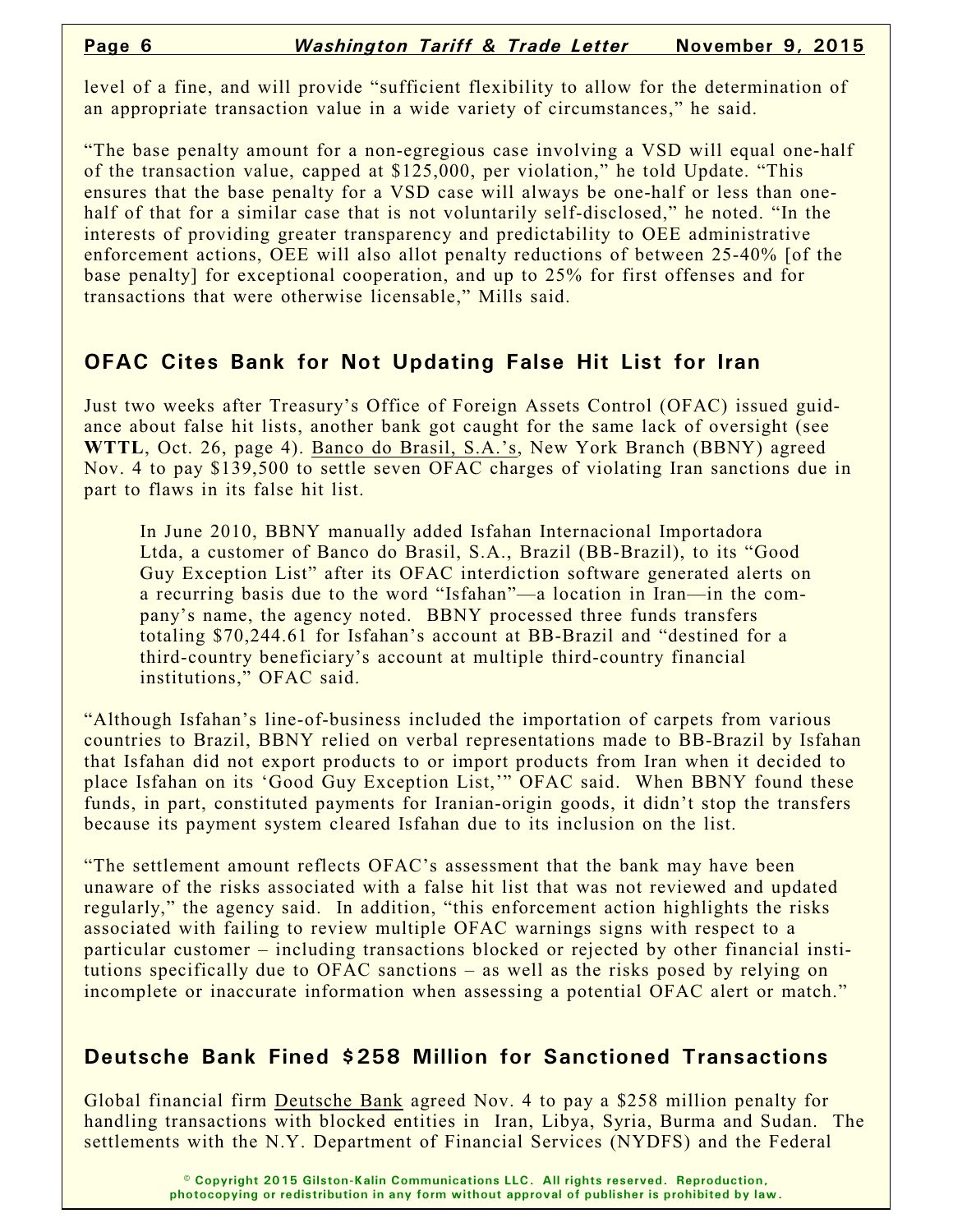Reserve cover violations of N.Y. and U.S. banking laws in connection with transactions on behalf of countries and entities subject to U.S. trade sanctions. From 1999 to 2006, the bank used "non-transparent methods and practices" to conduct more than 27,200 U.S. dollar clearing transactions valued at over \$10.86 billion on behalf of Iranian, Libyan, Syrian, Burmese and Sudanese financial institutions and other entities subject to U.S. economic sanctions, including entities on the Specially Designated Nationals (SDN) List of the Treasury's Office of Foreign Assets Control (OFAC), the NYDFS order said.

The methods included wirestripping, which involved removing from Society of World-wide Interbank Financial Telecommunications (SWIFT) payment messages information that identified an underlying party to the transaction.

The bank also used "non-transparent cover payments, which enabled the bank to send payment messages to the U.S. that did not include information identifying an underlying party to the transactions as a possibly sanctioned entity; and including notes or code words, or instructing customers to include notes or code words, in payment messages to ensure bank staff employed special processing to hide any sanctions relationship before sending the payments to the U.S.," the order said.

Under the settlement, the bank will install an independent monitor, fire six employees involved in the scheme and ban three other employees from duties involving its U.S. operations. Of the total penalty, it will pay \$200 million to NYDFS and \$58 million to the Federal Reserve. The Federal Reserve order said Deutsche Bank's "unsafe or unsound practices" warrant the assessment of a civil money penalty under section  $8(i)(2)(B)$  of the Federal Deposit Insurance Act.

#### **BIS Joins USXports in Move Toward Single IT System**

After a five-year delay in the effort to create a single information technology (IT) system as part of export control reforms, BIS linked into the Defense Department's USXports platform Oct. 5. The goal of creating a unified IT system for all export licensing processes was one of the "four singles" that then-Secretary of Defense Robert Gates identified in April 2010 when he spelled out the plans for the export reform initiative. State and Energy licenses have been on USXports for several years.

"As directed by President Obama, all four agencies now are reviewing and providing their positions on Commerce license applications on a single IT platform. The next step will be to seek input from industry as we develop requirements for a single portal with a single license application form," BIS Under Secretary Eric Hirschhorn said at the BIS Update conference Nov. 2.

USXports is a classified system that is only accessible to government officials and is not open to the public. Although license applicants won't have access to the system, export officials expect the single system to help speed up licenses because BIS license information will not have to be transmitted manually and will get to State and Defense quicker than before. It will also limit delays caused by requests from those departments for support documentation that BIS already has.

"They will get everything in the license package," Hirschhorn told WTTL. "It's not visible to the applicant," he said. "They get it at the same time that we would have sent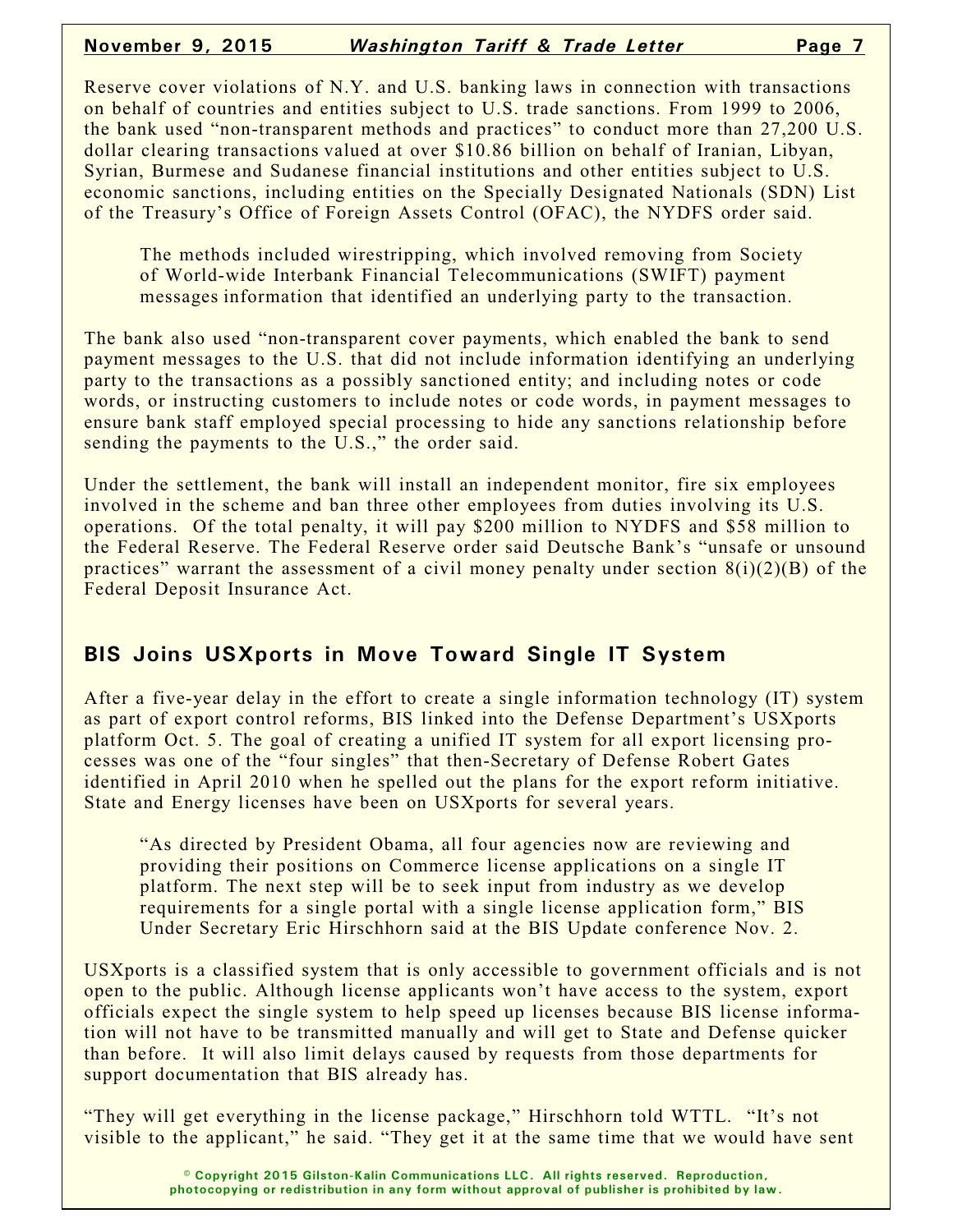it individually. We just upload onto USXports, which is a classified system, and they can see it," Hirschhorn said. In the past, BIS would refer its cases to Energy, State and Defense separately and information in BIS files "wasn't always visible to everybody," explained BIS Deputy Under Secretary Dan Hill. "So now all interagency processing on cases is in one place," he told WTTL.

"They are now all in one system at DoD. We send all our cases, we have all our history loaded onto USXports," he explained. So far, the system is "working wonderfully," Hill said. "It went through end-to-end testing" before going active, he noted.

# **Antiboycott Reporting Going Electronic**

BIS is ready to "flip the switch" to introduce an electronic system for online reporting of antiboycott requests at the beginning of 2016, Cathleen Ryan, director of the Office of Antiboycott Enforcement (OAE) told the BIS Update conference Nov. 3. The system will replace the paper reporting system used for many years.

The online system will include the same questions and require the same information submitted in paper form, she explained. In addition, it provides a place for filers to identify information that they consider proprietary that should not be released under the Freedom of Information Act (FOIA).

The system allows a filer to submit an exact PDF copy of the boycott-related request it received plus a second redacted, releasable version that omits business confidential information. Once all the fields are filled and the report is submitted, on the screen will appear a form exactly like the one that has been submitted manually. This facsimile can be saved electronically as required by the antiboycott regulations or printed out and saved. BIS will send a notice by email to the submitter to confirm receipt of the report.

Under the new system, each reportable incident has to be submitted individually. But once online filing one report, the system will automatically populate the company information fields in the next reports, so several reports can be handled quickly.

# **Complaints Grow Over DTSA Demands for 600-Series Licenses**

The old interagency fights over export licensing decisions appear to be reemerging after five years of collegial work on export control reforms. There are growing complaints from exporters that the staff of the Defense Technology Security Administration (DTSA) are demanding more information from applicants for 600-series items than were asked when the items were on the U.S. Munitions List (USML), delaying decisions, imposing more conditions on licenses and returning more cases without action (RWA).

Some of those complaints surfaced during the BIS Update conference in Washington Nov. 2-3. At one session, BIS Assistant Secretary Kevin Wolf cited questions he received "in the hallway" from attendees about DTSA's tougher treatment of 600-series licenses and the level of detail DTSA is demanding in licenses for these products. "My answer is you've got to complain. It's not right," Wolf said. He noted that BIS is working internally in the government to resolve these issues. "All things being equal,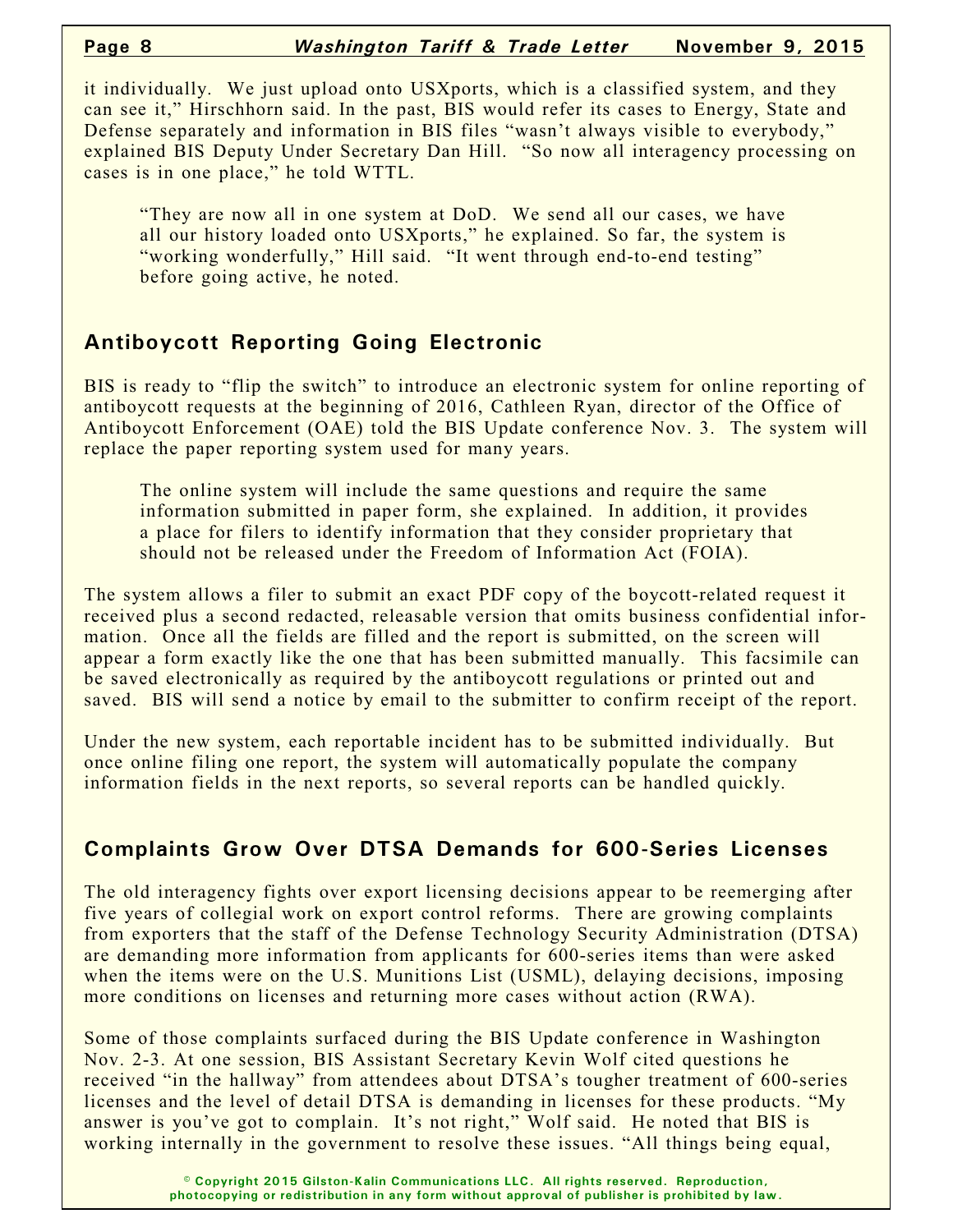there shouldn't be more conditions coming through in 600-series licenses; it shouldn't take longer on the Commerce side; and the level of information should basically be the same," Wolf said. "There are both benign and less benign explanations," he said.

"The benign explanation is just that there are new people at Defense and new people at Commerce who are reviewing these items and are seeing items they didn't see when they were ITAR controlled," he suggested. "The best way for us, as government, to deal with it – because it is a function of particular individuals who are new to reviewing these – is for you to give us actual examples," he added.

#### **Ex-Im Renewal Back on Track**

Renewal of the Export-Import (Ex-Im) Bank charter now appears certain after the House Nov. 5 passed by a vote of 363-64 a transportation bill (H.R. 22) that includes a provision identical to a standalone Ex-Im bill (H.R. 597) that the House passed in October (see **WTTL**, Nov. 2, page 1). Bank supporters in the House beat back an attempt Nov. 4, to reverse the Ex-Im renewal legislation. By broad bipartisan votes they defeated nine proposed amendments to the highway transportation bill that would have undercut provisions in the renewal measure.

"With legislation to reauthorize the Export-Import Bank included in the highway bill, House and Senate conferees can now move forward on completing a final version that will protect export-driven jobs," said House Minority Whip Steny Hoyer (D-Md.) in a statement.

"We need not wait for conferees to meet; I urge Senator McConnell to bring to the Senate floor the standalone Export-Import Bank reauthorization that the House passed last week by a vote of 313-118 so it can reach the President's desk without delay," he added. The House adopted one amendment proposed by Rep. Ed Royce (R-Calif.) that would require the bank to make public supporting information, including cost-benefit analysis, for its proposed rules.

# **Nilsson Starts Long To-Do List of DDTC Reforms**

In his first major speech as head of the Directorate of Defense Trade Controls (DDTC), Brian Nilsson told the BIS Update conference Nov. 3 that he has a to-do list, including getting rid of paper clutter, hiring a general counsel and reorganizing his policy team. Nilsson, who became deputy assistant secretary of State for defense trade Oct. 13, said DDTC is doing "a comprehensive review internally of how we do business, and what is it we need to be doing and how can we do it better." Among the changes is moving away from the current paper-based system (see **WTTL**, Oct. 19, page 9).

A new chief information officer "is now doing a comprehensive scrub of all the other systems within DDTC that need to be overhauled, so we can start transitioning to a truly electronic process, which is going to give us a lot more flexibility and timeliness," he noted. "The reason it takes compliance a long time to get to voluntary disclosures is because of the huge pile of paper on their desks," Nilsson said. Another change is looking at creating a general counsel's office inside DDTC, like other agencies have. "Given